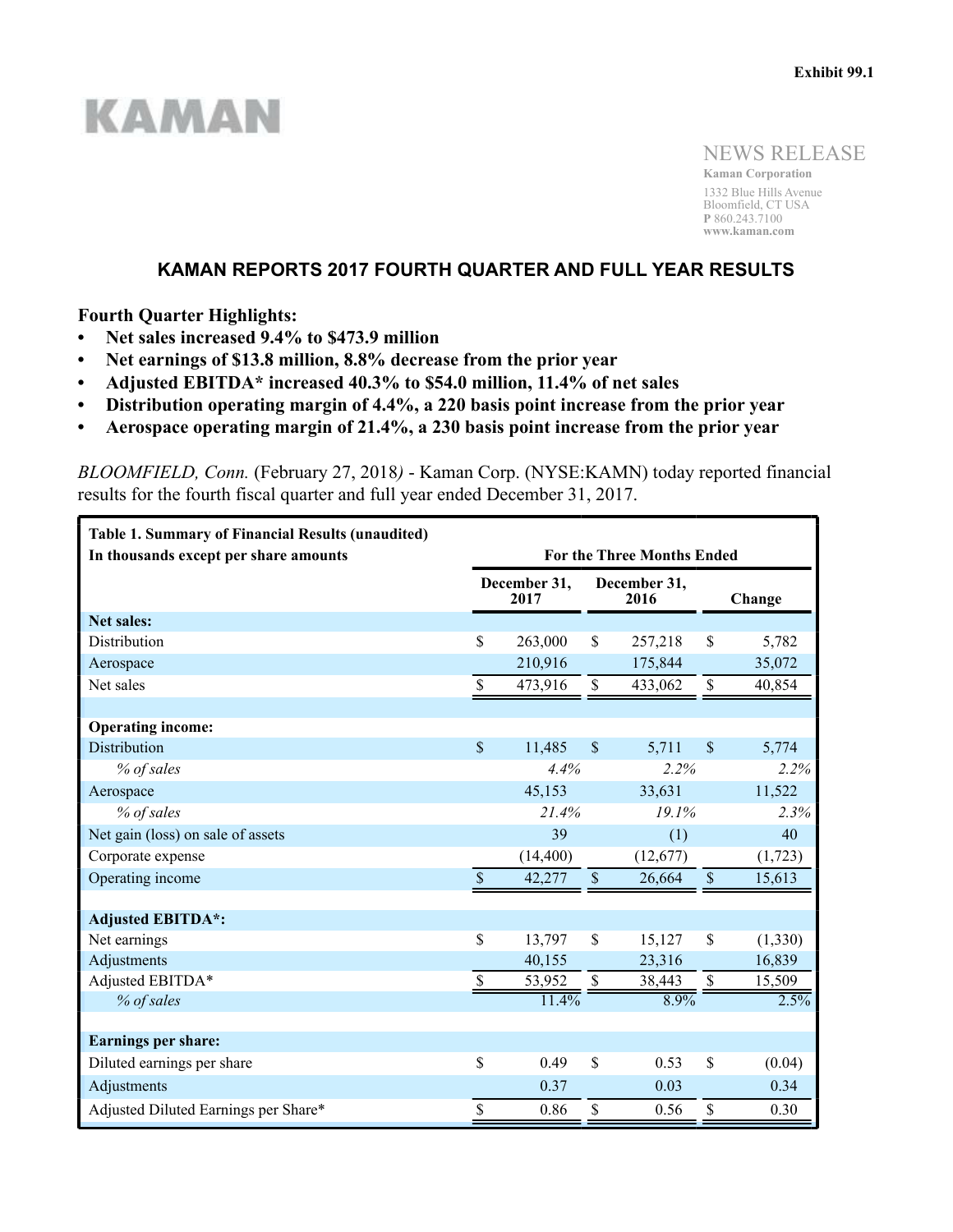Neal J. Keating, Chairman, President and Chief Executive Officer, commented, "Performance for the fourth quarter and full year demonstrates the strong execution on our key Aerospace programs and the ability to drive operating profit growth at Distribution. Net earnings for the quarter were lower than the prior year, primarily due to a \$9.7 million charge resulting from tax reform and \$1.1 million of pre-tax restructuring and severance costs; however, Adjusted EBITDA\* increased 40.3% to \$54.0 million, 11.4% of Net Sales.

Distribution sales in the fourth quarter were up 2.2%, or 0.6% on a sales per sales day\* basis, with operating margins up 220 basis points, to 4.4%. For the year, sales declined 2.3% to \$1.081 billion; however, operating profit increased 25.4% to \$52.5 million. Sales per Sales Day\* turned positive in November, a trend which has continued into 2018, where year-to-date Sales per Sales Day\* are up more than 5.0% through February. Additionally, we have been successful in securing a number of national accounts, the largest of which was signed in the first quarter of 2018. We have begun the process of transitioning these accounts and expect the contribution to our top line performance to increase as we move through the year. These trends give us confidence in our ability to achieve our outlook as we enter 2018.

Aerospace performance in the quarter was highlighted by a continued sequential sales increase for our specialty bearings products, as well as the delivery of more than 13,000 joint programmable fuzes, leading to almost 36,000 fuze deliveries in the year. Our Aerospace team delivered operating margin performance of 21.4%, or 21.5% adjusted\*, an increase of 230 bps over the fourth quarter of 2016.

Entering 2018, prospects for both segments remain strong. At Distribution, the team is working to drive sales growth across the platforms, while maintaining the improvements we have made in operating profit performance. At Aerospace, growth for our specialty bearings products will continue into 2018 and we have recently received initial orders for the Combat Rescue Helicopter, a continuation of our long standing relationship with Sikorsky. In addition, we have secured more than \$425 million in JPF orders, led by the \$324 million DCS award announced in January, creating record backlog for this program. We anticipate additional orders from the USG on Option 14, and look forward to the opportunity to continue our relationship with the USG under Options 15 and 16. The opportunities for this program remain strong and we are encouraged by its longer term prospects."

Chief Financial Officer, Robert D. Starr, commented, "The sequential improvements we anticipated in 2017 continued into the fourth quarter, where we delivered diluted earnings per share of \$0.49, or \$0.86 adjusted. Earnings for the quarter were driven by a 9.9% increase in gross profit to \$148.8 million, resulting in a record gross margin of 31.4%. The passage of the tax reform in late 2017 required us to revalue our deferred tax positions resulting in a reduction to our net deferred tax asset position of approximately \$9.7 million, or \$0.35 per diluted share. While we incurred a charge in 2017, we anticipate future benefits from tax reform due to the reduction in our corporate tax rate, which for 2018 is anticipated to be in the range of 25.5% to 26.5%, inclusive of state and local taxes.

Moving to our outlook for 2018, we expect Aerospace sales to be up 4.0% to 8.0%, with operating margins in the range of 15.5% to 16.0%, or 16.2% to 16.7% when adjusted\* for restructuring and transition costs. Operating margin performance is expected to be lower in 2018 due in part to the mix of JPF deliveries and the shift of restructuring costs out of 2017 into 2018. At Distribution, we expect sales growth of 2.0% to 6.0%, with operating margins in the range of 5.1% to 5.4%.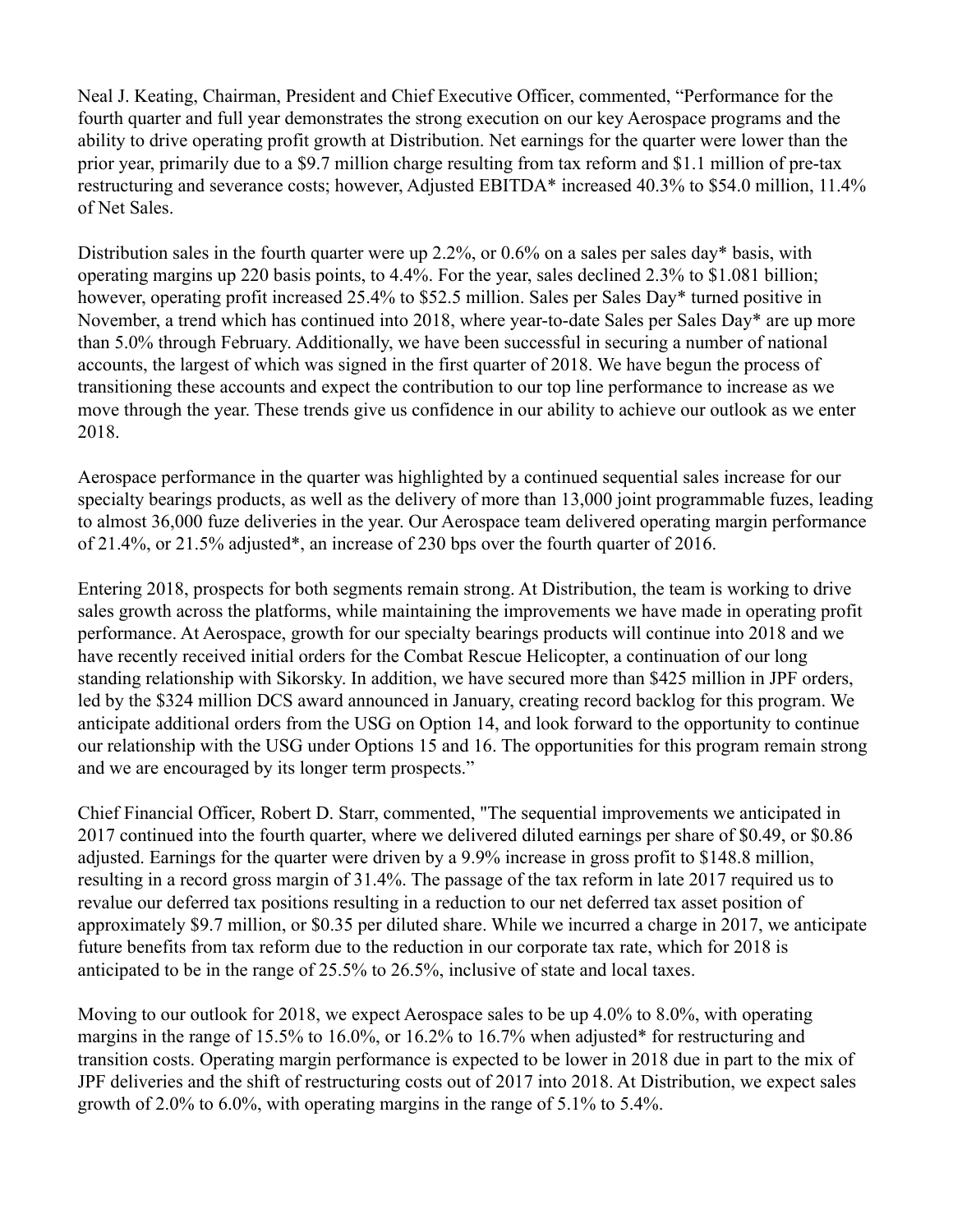Previously we have discussed the actions we took to freeze our pension plan, and, over time, these actions have resulted in lower pension expense. For 2018, we anticipate a net benefit of \$6.6 million associated with our pension plan compared to a net pension expense of \$1.0 million in 2017. Prior to 2018, this benefit would have been included in the calculation of operating income; however, due to the adoption of a new accounting standard, we are required to reclassify a portion of this benefit below operating income. As a result, \$4.9 million of pension expense will be included in calculation of operating income, while an \$11.5 million pension benefit will be reclassified below operating income. It is important to note that had the treatment of this benefit been consistent with the prior year presentation, we would have expected our outlook for Aerospace and Distribution operating margins to increase by 90 basis points and 30 basis points, respectively.

In addition, with the adoption of the new revenue recognition standard on January 1, 2018, we have evaluated the anticipated impact on our outlook for the year. Based on our analysis, the adoption of the new standard will shift the timing of recognition of revenue for certain programs from the point of delivery to a cost-to-cost basis; while other programs will change from cost-to-cost recognition to the point of delivery. The most significant program level changes resulting from the adoption are associated with our K-MAX® Commercial Helicopter program, Joint Programmable Fuze USG program and UH-60 and AH-1Z structures programs. In 2018, the net impact of the new revenue standard for Aerospace is a sales increase in the range of \$15.0 million to \$25.0 million and an operating income increase in the range of \$7.0 million to \$9.0 million.

Despite the changes in timing for the recognition of revenue, the new standard does not change the timing of cash receipts or payments. In 2017 we generated cash flows from operations of \$79.9 million, leading to Free Cash Flow\* for the year of \$52.3 million. During the fourth quarter a number of deliveries occurred later than we had previously anticipated, shifting cash receipts into 2018. With the shift of these cash receipts, the receipt of advances on our JPF DCS contract, and improved performance in the underlying business, we anticipate cash flows from operations of \$185.0 million to \$210.0 million, or Free Cash Flow\* of \$150.0 million to \$175.0 million for 2018."

# **2018 Outlook**

Our 2018 outlook is as follows:

- Distribution:
	- $\circ$ Sales of \$1,100.0 million to \$1,150.0 million
	- $\circ$ Operating margins of 5.1% to 5.4%
	- Depreciation and amortization expense of approximately \$15.0 million  $\circ$
- Aerospace:
	- Sales of \$750.0 million to \$780.0 million  $\circ$
	- Operating margins of 15.5% to 16.0%, or 16.2% to 16.7% when adjusted\* for  $\circ$ approximately \$5.5 million in anticipated restructuring and transition costs
	- Depreciation and amortization expense of approximately \$24.0 million
- Interest expense of approximately \$20.0 million
- Corporate expenses of approximately \$59.0 million
- Net periodic pension benefit of approximately \$11.5 million
- Estimated annualized tax rate in the range of approximately 25.5% to 26.5%
- Consolidated depreciation and amortization expense of approximately \$43.0 million
- Capital expenditures of approximately \$35.0 million
- Cash flows from operations in the range of \$185.0 million to \$210.0 million; Free Cash Flow\* in the range of \$150.0 million to \$175.0 million
- Weighted average diluted shares outstanding of 28.0 million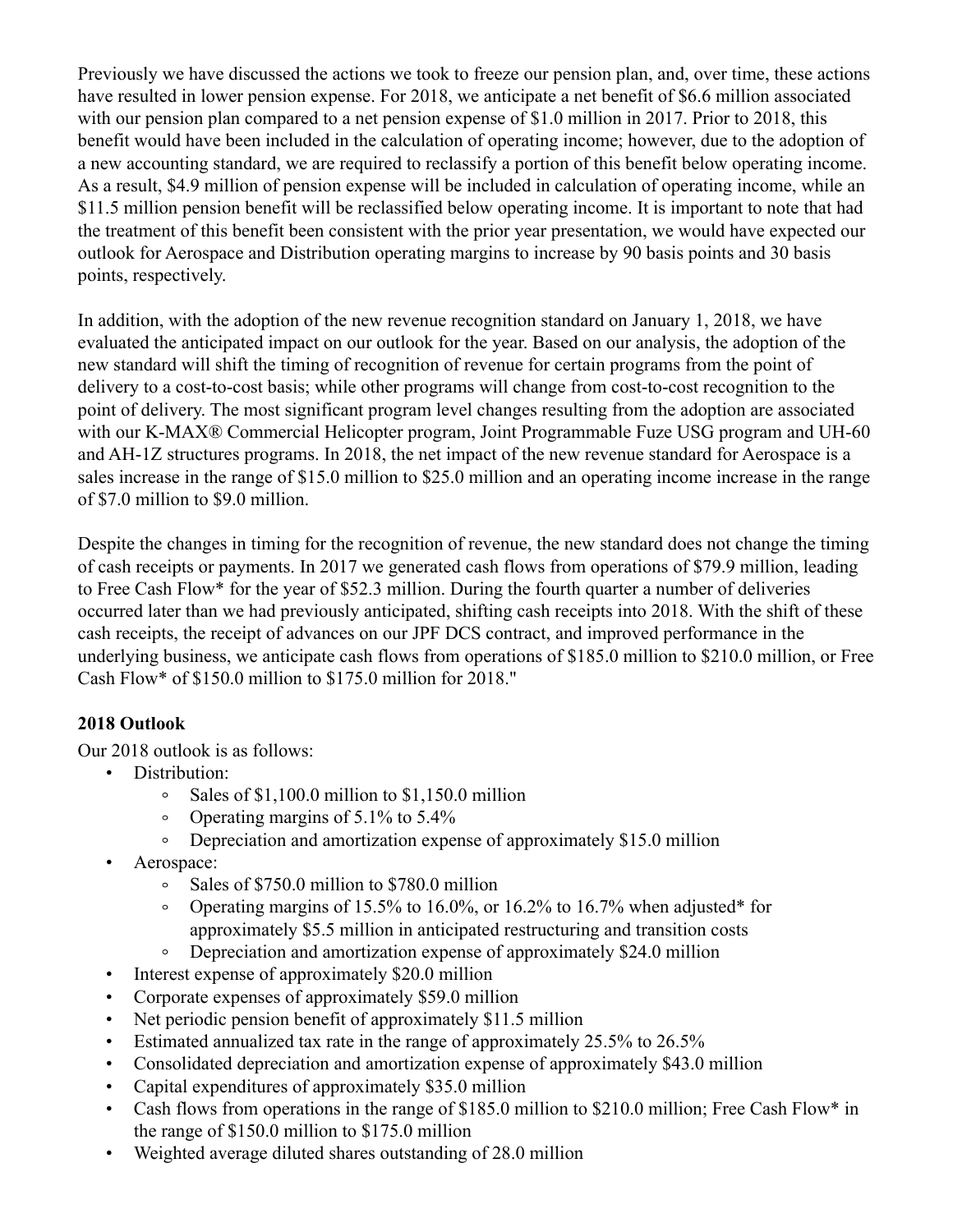**Please see the MD&A section of the Company's Form 10-K filed with the Securities and Exchange Commission concurrently with the issuance of this release for greater detail on our results and various company programs.**

**A conference call has been scheduled for tomorrow, February 28, 2018, at 8:30 AM ET.** Listeners may access the call live by telephone at (844) 473-0975 and from outside the U.S. at (562) 350-0826 using the Conference ID: 4173569; or, via the Internet at www.kaman.com. A replay will also be available two hours after the call and can be accessed at (855) 859-2056 or (404) 537-3406 using the Conference ID: 4173569. In its discussion, management may reference certain non-GAAP financial measures related to company performance. A reconciliation of that information to the most directly comparable GAAP measures is provided in this release. In addition, a supplemental presentation relating to the fourth quarter and full year 2017 results will be posted to the Company's website immediately prior to the earnings call at http://www.kaman.com/investors/presentations.

#### **About Kaman Corporation**

Kaman Corporation, founded in 1945 by aviation pioneer Charles H. Kaman, and headquartered in Bloomfield, Connecticut conducts business in the aerospace and industrial distribution markets. The company produces and markets proprietary aircraft bearings and components; super precision, miniature ball bearings; complex metallic and composite aerostructures for commercial, military and general aviation fixed and rotary wing aircraft; safe and arming solutions for missile and bomb systems for the U.S. and allied militaries; subcontract helicopter work; restoration, modification and support of our SH-2G Super Seasprite maritime helicopters; manufacture and support of our K-MAX® manned and unmanned medium-to-heavy lift helicopters; and engineering design, analysis and certification services. The company is a leading distributor of industrial parts, and operates approximately 220 customer service centers including five distribution centers across the U.S. and Puerto Rico. Kaman offers more than five million items including electro-mechanical products, bearings, power transmission, motion control and electrical and fluid power components, automation and MRO supplies to customers in virtually every industry. Additionally, Kaman provides engineering, design and support for automation, electrical, linear, hydraulic and pneumatic systems as well as belting and rubber fabrication, customized mechanical services, hose assemblies, repair, fluid analysis and motor management. More information is available at www.kaman.com.

|                                   | <b>For the Three Months Ended</b> |    |                      | <b>For the Twelve Months Ended</b> |                      |      |                      |  |  |
|-----------------------------------|-----------------------------------|----|----------------------|------------------------------------|----------------------|------|----------------------|--|--|
|                                   | December 31,<br>2017              |    | December 31,<br>2016 |                                    | December 31,<br>2017 |      | December 31,<br>2016 |  |  |
| <b>Net sales:</b>                 |                                   |    |                      |                                    |                      |      |                      |  |  |
| Distribution                      | \$<br>263,000                     | \$ | 257,218              | <sup>\$</sup>                      | 1,080,965            | S    | 1,106,322            |  |  |
| Aerospace                         | 210,916                           |    | 175,844              |                                    | 724,944              |      | 702,054              |  |  |
| Net sales                         | 473,916                           |    | 433,062              |                                    | 1,805,909            |      | 1,808,376            |  |  |
|                                   |                                   |    |                      |                                    |                      |      |                      |  |  |
| <b>Operating income:</b>          |                                   |    |                      |                                    |                      |      |                      |  |  |
| Distribution                      | \$<br>11,485                      | -S | 5,711                | <sup>S</sup>                       | 52,482               | - \$ | 41,859               |  |  |
| Aerospace                         | 45,153                            |    | 33,631               |                                    | 119,889              |      | 115,005              |  |  |
| Net gain (loss) on sale of assets | 39                                |    | (1)                  |                                    | 256                  |      | (11)                 |  |  |
| Corporate expense                 | (14, 400)                         |    | (12,677)             |                                    | (58, 452)            |      | (50, 930)            |  |  |
| Operating income                  | 42,277                            |    | 26,664               |                                    | 114,175              |      | 105,923              |  |  |

#### **Table 2. Summary of Segment Information (in thousands) (unaudited)**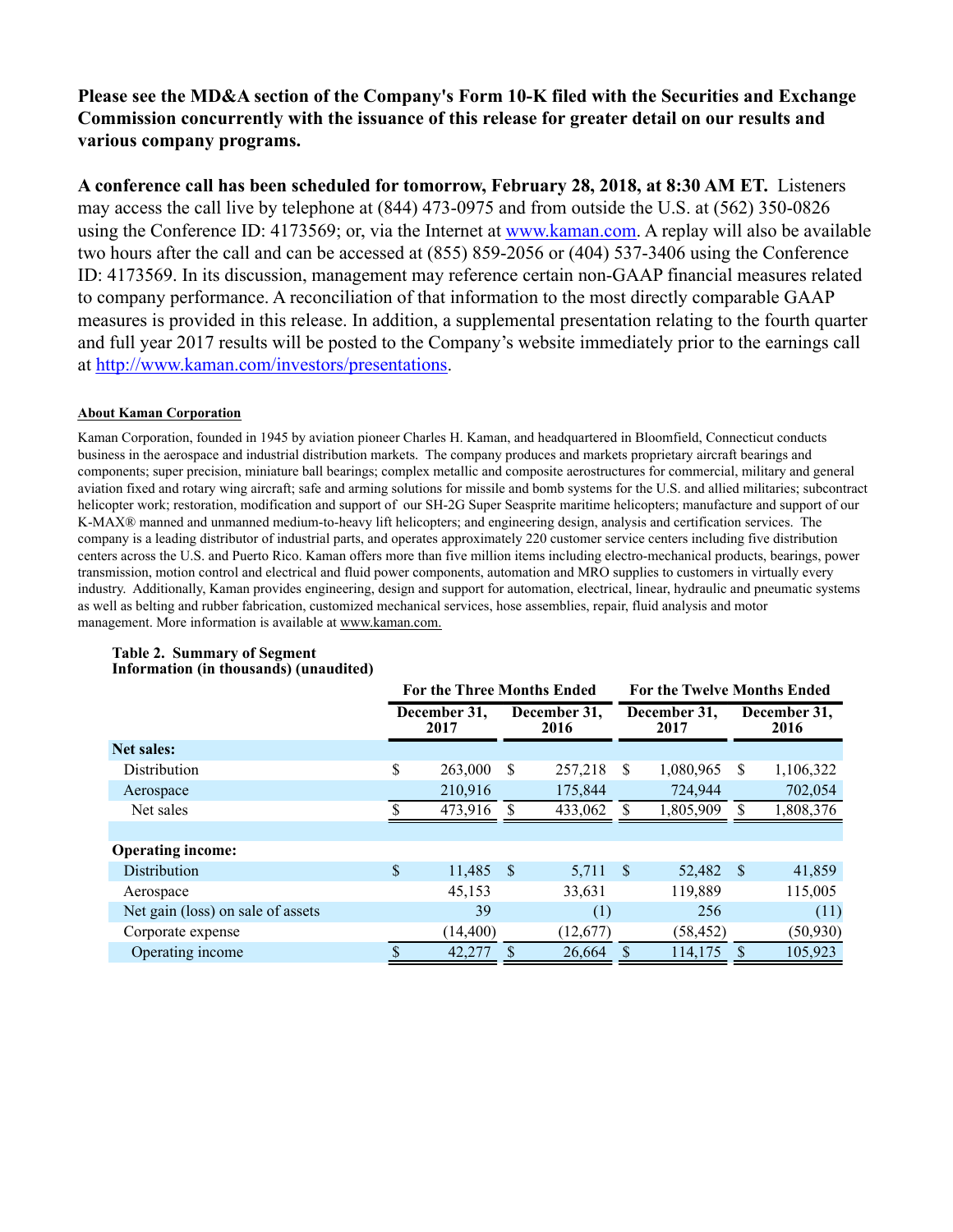#### **Table 3. Depreciation and Amortization by Segment (in thousands) (unaudited)**

|                                       |                                              | <b>For the Three Months Ended</b> |  | <b>For the Twelve Months Ended</b> |                      |        |  |        |
|---------------------------------------|----------------------------------------------|-----------------------------------|--|------------------------------------|----------------------|--------|--|--------|
|                                       | December 31.<br>December 31,<br>2016<br>2017 |                                   |  | December 31,<br>2017               | December 31,<br>2016 |        |  |        |
| <b>Depreciation and Amortization:</b> |                                              |                                   |  |                                    |                      |        |  |        |
| Distribution                          |                                              | 3,548                             |  | 3,980                              |                      | 15,083 |  | 16,107 |
| Aerospace                             |                                              | 6,128                             |  | 5,889                              |                      | 23,717 |  | 23,584 |
| Corporate                             |                                              | 876                               |  | 941                                |                      | 3,671  |  | 3,702  |
| <b>Consolidated Total</b>             |                                              | 10.552                            |  | 10.810                             |                      | 42.471 |  | 43,393 |

## **Non-GAAP Measures Disclosure**

Management believes that the Non-GAAP (Generally Accepted Accounting Principles) financial measures indicated by an asterisk (\*) used in this release or in other disclosures provide important perspectives into the Company's ongoing business performance. The Company does not intend for the information to be considered in isolation or as a substitute for the related GAAP measures. Other companies may define the measures differently. We define the Non-GAAP measures used in this report and other disclosures as follows:

**Organic Sales** - Organic Sales is defined as "Net Sales" less sales derived from acquisitions completed during the preceding twelve months. We believe that this measure provides management and investors with a more complete understanding of underlying operating results and trends of established, ongoing operations by excluding the effect of acquisitions, which can obscure underlying trends. We also believe that presenting Organic Sales separately for our segments provides management and investors with useful information about the trends impacting our segments and enables a more direct comparison to other businesses and companies in similar industries. Management recognizes that the term "Organic Sales" may be interpreted differently by other companies and under different circumstances. No other adjustments were made during the three-month and twelve-month fiscal periods ended December 31, 2017, and December 31, 2016. The following table illustrates the calculation of Organic Sales using the GAAP measure, "Net Sales".

|                          | <b>For the Three Months Ended</b> |                      |    |                      |    | <b>For the Twelve Months Ended</b> |                      |           |  |  |  |  |
|--------------------------|-----------------------------------|----------------------|----|----------------------|----|------------------------------------|----------------------|-----------|--|--|--|--|
|                          |                                   | December 31,<br>2017 |    | December 31,<br>2016 |    | December 31,<br>2017               | December 31.<br>2016 |           |  |  |  |  |
| Distribution             |                                   |                      |    |                      |    |                                    |                      |           |  |  |  |  |
| Net sales                | \$                                | 263,000              | \$ | 257,218              | \$ | 1,080,965                          | \$                   | 1,106,322 |  |  |  |  |
| <b>Acquisition Sales</b> |                                   |                      |    | 490                  |    |                                    |                      | 5,171     |  |  |  |  |
| Organic Sales            | $\mathbf S$                       | 263,000              | \$ | 256,728              | \$ | 1,080,965                          | \$                   | 1,101,151 |  |  |  |  |
| Aerospace                |                                   |                      |    |                      |    |                                    |                      |           |  |  |  |  |
| Net sales                | \$                                | 210,916              | \$ | 175,844              | \$ | 724,944                            | \$                   | 702,054   |  |  |  |  |
| <b>Acquisition Sales</b> |                                   |                      |    | 10,065               |    |                                    |                      | 63,483    |  |  |  |  |
| Organic Sales            | $\mathbf{\hat{S}}$                | 210,916              | \$ | 165,779              | \$ | 724,944                            | <sup>\$</sup>        | 638,571   |  |  |  |  |
| Consolidated             |                                   |                      |    |                      |    |                                    |                      |           |  |  |  |  |
| Net sales                | \$                                | 473,916              | \$ | 433,062              | \$ | 1,805,909                          | \$                   | 1,808,376 |  |  |  |  |
| <b>Acquisition Sales</b> |                                   |                      |    | 10,555               |    |                                    |                      | 68,654    |  |  |  |  |
| Organic Sales            | \$                                | 473,916              | \$ | 422,507              | \$ | 1,805,909                          | \$                   | 1,739,722 |  |  |  |  |

## **Table 4. Organic Sales (in thousands) (unaudited)**

**Organic Sales per Sales Day** - Organic Sales per Sales Day is defined as GAAP "Net sales of the Distribution segment" less sales derived from acquisitions completed during the preceding twelve months divided by the number of Sales Days in a given period. Sales days ("Sales Days") are the days that the Distribution segment's branch locations were open for business and exclude weekends and holidays. Management believes Organic Sales per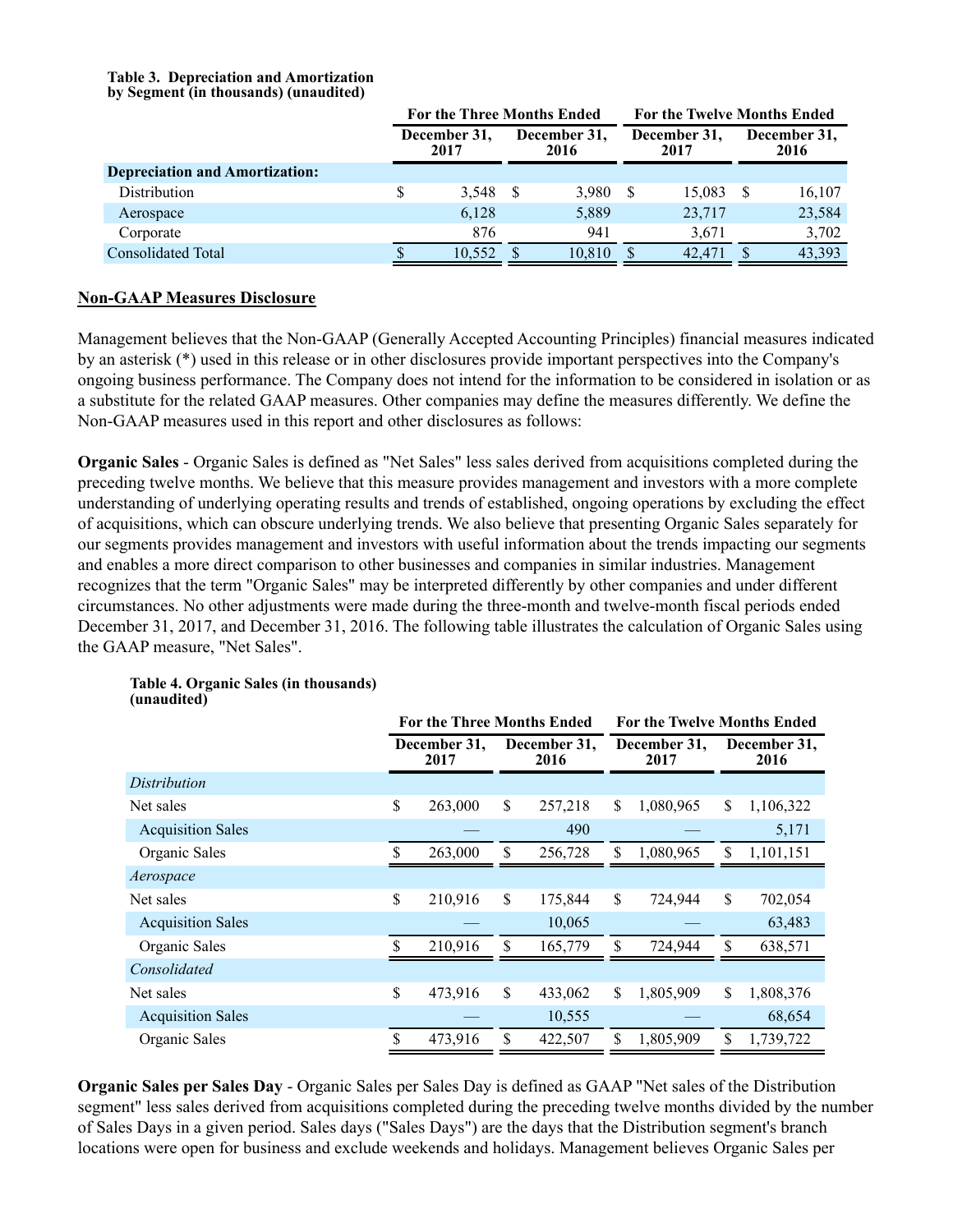Sales Day provides an important perspective on how net sales may be impacted by the number of days the segment is open for business and provides a basis for comparing periods in which the number of Sales Days differs.

The following table illustrates the calculation of Organic Sales per Sales Day using "Net sales: Distribution" from the "Segment and Geographic Information" footnote in the "Notes to Consolidated Financial Statements" included in the Company's Form 10-K filed with the Securities and Exchange Commission on February 27, 2018. Sales from acquisitions are classified as organic beginning with the thirteenth month following the acquisition. Prior period information is adjusted to reflect acquisition sales for that period as organic sales when calculating the change in Organic Sales per Sales Day.

| <b>Table 5. Distribution - Organic Sales</b><br>Per Sales Day (in thousands, except<br>days) (unaudited) |           | <b>For the Three Months Ended</b> |                                |                           |                                 |                           |                                | <b>For the Twelve Months Ended</b> |                          |  |  |  |  |  |
|----------------------------------------------------------------------------------------------------------|-----------|-----------------------------------|--------------------------------|---------------------------|---------------------------------|---------------------------|--------------------------------|------------------------------------|--------------------------|--|--|--|--|--|
|                                                                                                          |           |                                   | December 31,<br>2017           |                           | December 31,<br>2016            |                           | December 31,<br>2017           |                                    | December 31,<br>2016     |  |  |  |  |  |
| Current period                                                                                           |           |                                   |                                |                           |                                 |                           |                                |                                    |                          |  |  |  |  |  |
| Net sales                                                                                                |           | $\mathbf{\hat{S}}$                | 263,000                        | \$.                       | 257,218                         | \$                        | 1,080,965                      | <sup>\$</sup>                      | 1,106,322                |  |  |  |  |  |
| Acquisition sales                                                                                        |           |                                   |                                |                           | 490                             |                           |                                |                                    | 5,171                    |  |  |  |  |  |
| Organic sales                                                                                            |           |                                   | 263,000                        |                           | 256,728                         |                           | 1,080,965                      |                                    | 1,101,151                |  |  |  |  |  |
| Sales days                                                                                               |           |                                   | 62                             |                           | 61                              |                           | 252                            |                                    | 253                      |  |  |  |  |  |
| Organic Sales per Sales Day for the<br>current period                                                    | a         | S                                 | 4,242                          | $\boldsymbol{\mathsf{S}}$ | 4,209                           | $\boldsymbol{\mathsf{S}}$ | 4,290                          | \$                                 | 4,352                    |  |  |  |  |  |
|                                                                                                          |           |                                   |                                |                           |                                 |                           |                                |                                    |                          |  |  |  |  |  |
| Prior period                                                                                             |           |                                   |                                |                           |                                 |                           |                                |                                    |                          |  |  |  |  |  |
| Net sales from the prior year                                                                            |           | \$                                | 257,218                        | \$                        | 265,706                         | \$                        | 1,106,322                      | \$                                 | 1,177,539                |  |  |  |  |  |
| Sales days from the prior year                                                                           |           |                                   | 61                             |                           | 60                              |                           | 253                            |                                    | 253                      |  |  |  |  |  |
| Sales per sales day from the prior year                                                                  | b         | \$                                | 4,217                          | \$                        | 4,428                           | \$                        | 4,373                          | \$                                 | 4,654                    |  |  |  |  |  |
|                                                                                                          |           |                                   |                                |                           |                                 |                           |                                |                                    |                          |  |  |  |  |  |
| % change                                                                                                 | $(a-b)=b$ |                                   | 0.6%                           |                           | $(4.9)\%$                       |                           | $(1.9)\%$                      |                                    | $(6.5)\%$                |  |  |  |  |  |
| <b>Table 6. Distribution - Sales Days</b>                                                                |           |                                   |                                |                           |                                 |                           |                                |                                    |                          |  |  |  |  |  |
|                                                                                                          |           |                                   | <b>First</b><br><b>Ouarter</b> |                           | <b>Second</b><br><b>Ouarter</b> |                           | <b>Third</b><br><b>Ouarter</b> |                                    | <b>Fourth</b><br>Quarter |  |  |  |  |  |
| $D_{1}$ $(1)$ $(1)$ $D_{1}$                                                                              |           |                                   |                                |                           |                                 |                           |                                |                                    |                          |  |  |  |  |  |

|                                | Ouarter | Ouarter | Ouarter | <b>Uuarter</b> |
|--------------------------------|---------|---------|---------|----------------|
| <b>Distribution Sales Days</b> |         |         |         |                |
| 2018 Sales Days by quarter     | 64      | 64      | 63      | 62             |
| 2017 Sales Days by quarter     | 64      | 64      | 62      | 62             |
| 2016 Sales Days by quarter     | 65      | 64      | 63      | 61             |

**Adjusted EBITDA** - During the third quarter of 2017, we modified our definition of Adjusted EBITDA to eliminate items that are not indicative of the operating performance of the Company's segments or corporate function for the periods presented. Management believes this modification to the definition of Adjusted EBITDA will provide greater consistency with the other Non-GAAP measures used by the Company, specifically, Adjusted Operating Income, Adjusted Net Earnings and Adjusted Diluted Earnings Per Share. As modified, Adjusted EBITDA is defined as net earnings before interest, taxes, other expense (income), net, depreciation and amortization and certain items that are not indicative of the operating performance of the Company's segments or corporate function for the period presented. Adjusted EBITDA differs from net earnings, as calculated in accordance with GAAP, in that it excludes interest expense, net, income tax expense, depreciation and amortization, other expense (income), net and certain items that are not indicative of the operating performance of the Company's segments or corporate function for the period presented. We have made numerous investments in our business, such as acquisitions and capital expenditures, including facility improvements, new machinery and equipment, improvements to our information technology infrastructure and new ERP systems, which we have adjusted for in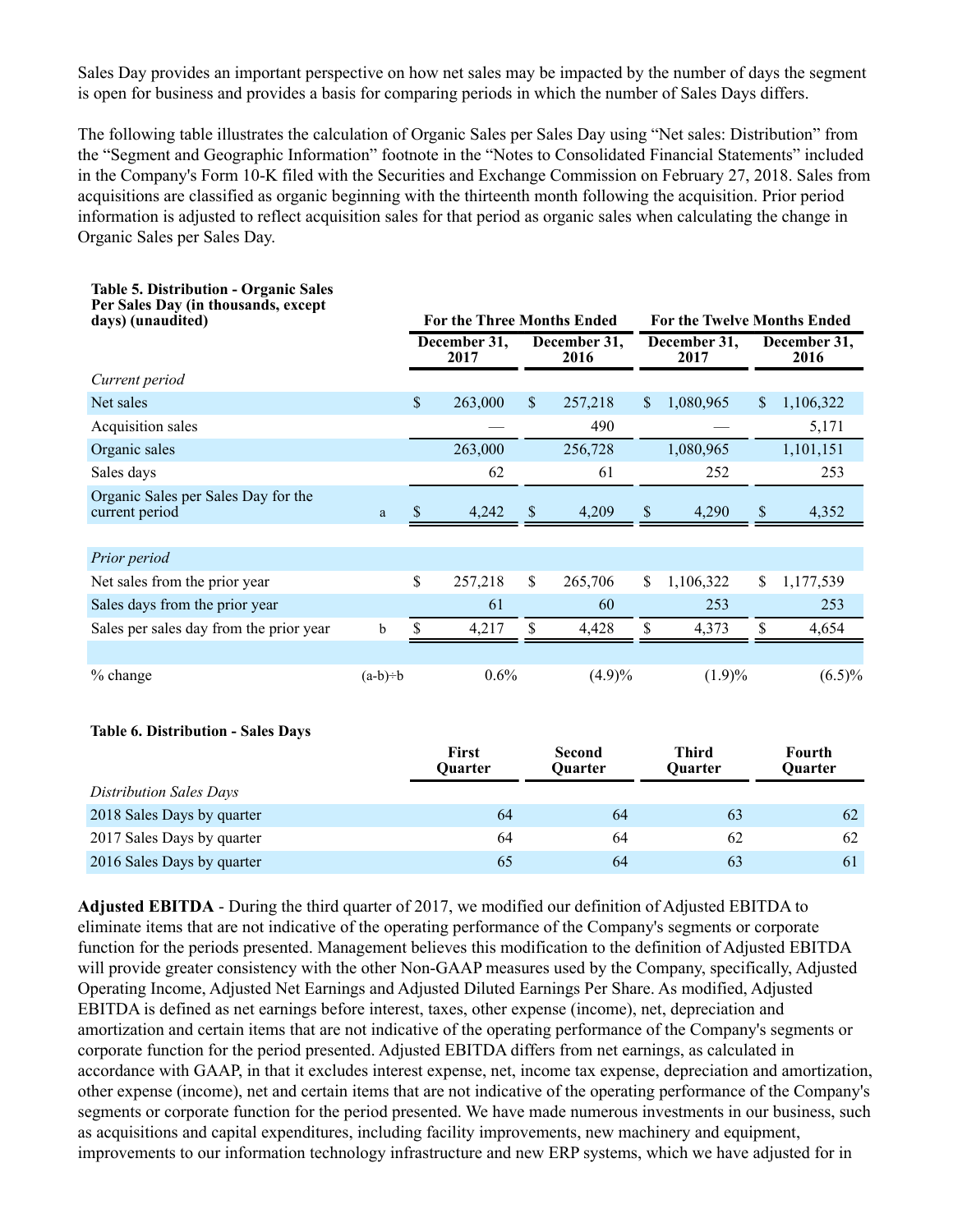Adjusted EBITDA. Adjusted EBITDA also does not give effect to cash used for debt service requirements and thus does not reflect funds available for distributions, reinvestments or other discretionary uses. Management believes Adjusted EBITDA provides an additional perspective on the operating results of the organization and its earnings capacity and helps improve the comparability of our results between periods because it provides a view of our operations that excludes items that management believes are not reflective of operating performance, such as items traditionally removed from net earnings in the calculation of EBITDA as well as Other expense (income), net and certain items that are not indicative of the operating performance of the Company's segments or corporate function for the period presented. Adjusted EBITDA is not presented as an alternative measure of operating performance, as determined in accordance with GAAP. No other adjustments were made during the year ended December 31, 2017, and December 31, 2016. Prior period amounts have been adjusted to conform to our revised definition. The following table illustrates the calculation of Adjusted EBITDA using GAAP measures:

#### **Table 7. Adjusted EBITDA (in thousands) (unaudited)**

|                                               |               | For the Three Months Ended |                      |         |                      | For the Twelve Months Ended |               |                      |  |  |  |
|-----------------------------------------------|---------------|----------------------------|----------------------|---------|----------------------|-----------------------------|---------------|----------------------|--|--|--|
|                                               |               | December 31,<br>2017       | December 31,<br>2016 |         | December 31,<br>2017 |                             |               | December 31,<br>2016 |  |  |  |
| <b>Adjusted EBITDA</b>                        |               |                            |                      |         |                      |                             |               |                      |  |  |  |
| <b>Consolidated Results</b>                   |               |                            |                      |         |                      |                             |               |                      |  |  |  |
| <b>Sales</b>                                  | $\mathcal{S}$ | 473,916                    | $\mathbb{S}$         | 433,062 | $\mathcal{S}$        | 1,805,909                   | \$            | 1,808,376            |  |  |  |
|                                               |               |                            |                      |         |                      |                             |               |                      |  |  |  |
| Net earnings                                  | \$            | 13,797                     | $\mathbb{S}$         | 15,127  | \$                   | 49,826                      | \$            | 58,854               |  |  |  |
|                                               |               |                            |                      |         |                      |                             |               |                      |  |  |  |
| Interest expense, net                         | \$            | 5,035                      | $\mathbb{S}$         | 3,787   | \$                   | 20,581                      | $\mathsf{\$}$ | 15,747               |  |  |  |
| Income tax expense                            |               | 23,518                     |                      | 7,521   |                      | 44,552                      |               | 30,850               |  |  |  |
| Other expense (income), net                   |               | (73)                       |                      | 229     |                      | (784)                       |               | 472                  |  |  |  |
| Depreciation and amortization                 |               | 10,552                     |                      | 10,810  |                      | 42,471                      |               | 43,393               |  |  |  |
| Other Adjustments:                            |               |                            |                      |         |                      |                             |               |                      |  |  |  |
| Acquisition transaction and integration costs |               |                            |                      | 295     |                      |                             |               | 5,145                |  |  |  |
| Senior executive separation costs             |               | 768                        |                      |         |                      | 2,882                       |               |                      |  |  |  |
| CAS 413 pension closeout                      |               |                            |                      | 333     |                      |                             |               | 333                  |  |  |  |
| Restructuring and severance costs             |               | 355                        |                      | 341     |                      | 2,855                       |               | 1,032                |  |  |  |
| Adjustments                                   | \$            | 40,155                     | \$                   | 23,316  | \$                   | 112,557                     | \$            | 96,972               |  |  |  |
|                                               |               |                            |                      |         |                      |                             |               |                      |  |  |  |
| Adjusted EBITDA                               | \$            | 53,952                     | \$                   | 38,443  | \$                   | 162,383                     | S.            | 155,826              |  |  |  |
| <b>Adjusted EBITDA margin</b>                 |               | 11.4%                      |                      | 8.9%    |                      | $9.0\%$                     |               | 8.6%                 |  |  |  |

**Free Cash Flow** - Free Cash Flow is defined as GAAP "Net cash provided by (used in) operating activities" in a period less "Expenditures for property, plant & equipment" in the same period. Management believes Free Cash Flow provides an important perspective on our ability to generate cash from our business operations and, as such, that it is an important financial measure for use in evaluating the Company's financial performance. Free Cash Flow should not be viewed as representing the residual cash flow available for discretionary expenditures such as dividends to shareholders or acquisitions, as it may exclude certain mandatory expenditures such as repayment of maturing debt and other contractual obligations. Management uses Free Cash Flow internally to assess overall liquidity. The following table illustrates the calculation of Free Cash Flow using "Net cash provided by (used in) operating activities" and "Expenditures for property, plant & equipment", GAAP measures from the Condensed Consolidated Statements of Cash Flows included in this release.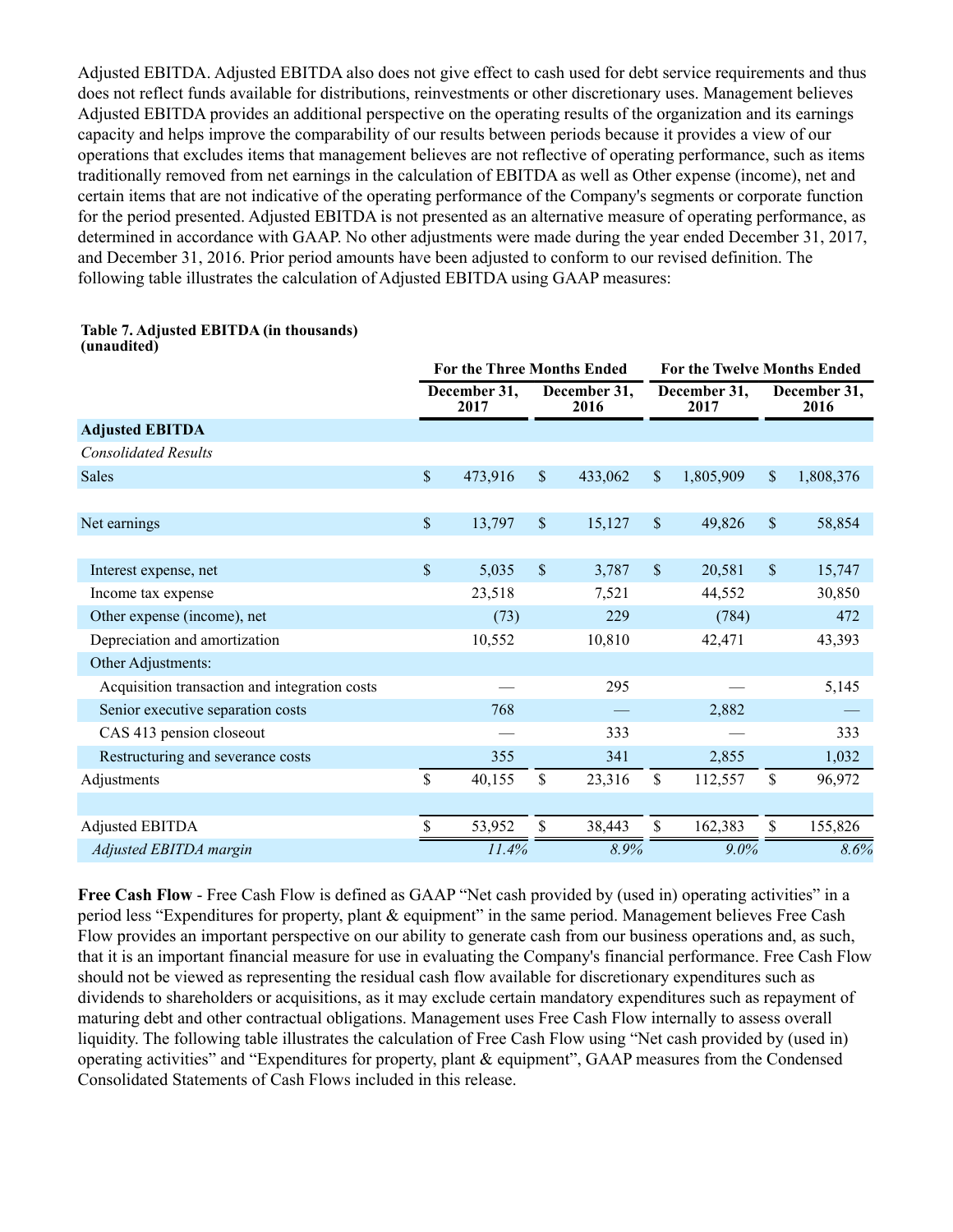|  | Table 8. Free Cash Flow (in thousands) (unaudited) |  |  |
|--|----------------------------------------------------|--|--|
|  |                                                    |  |  |

|                                                     | For the Twelve<br><b>Months Ended</b> |                      | <b>For the Nine</b><br><b>Months Ended</b> | For the Three<br><b>Months Ended</b> |          |  |
|-----------------------------------------------------|---------------------------------------|----------------------|--------------------------------------------|--------------------------------------|----------|--|
|                                                     |                                       | December 31,<br>2017 | September 29,<br>2017                      | December 31,<br>2017                 |          |  |
| Net cash (used in) provided by operating activities |                                       | 79.885               | 43.834                                     |                                      | 36,051   |  |
| Expenditures for property, plant $&$ equipment      |                                       | (27, 631)            | (19, 874)                                  |                                      | (7, 757) |  |
| Free Cash Flow                                      | S                                     | 52,254               | 23,960                                     |                                      | 28,294   |  |

| Table 9. Free Cash Flow - 2018 Outlook (in millions) | 2018 Outlook |                       |    |  |        |
|------------------------------------------------------|--------------|-----------------------|----|--|--------|
| Free Cash Flow:                                      |              |                       |    |  |        |
| Net cash provided by operating activities            | S            | $185.0 \text{ to } S$ |    |  | 210.0  |
| Less: Expenditures for property, plant and equipment |              | $(35.0)$ to           |    |  | (35.0) |
| Free Cash Flow                                       |              | 150 0                 | to |  | 175 0  |

**Debt to Capitalization Ratio** - Debt to Capitalization Ratio is calculated by dividing debt by capitalization. Debt is defined as GAAP "Current portion of long-term debt" plus "Long-term debt, excluding current portion". Capitalization is defined as Debt plus GAAP "Total shareholders' equity" and "Temporary equity". Management believes that Debt to Capitalization Ratio is a measurement of financial leverage and provides an insight into the financial structure of the Company and its financial strength. The following table illustrates the calculation of Debt to Capitalization Ratio using GAAP measures from the Condensed Consolidated Balance Sheets included in this release.

**Table 10. Debt to Capitalization Ratio (in thousands) (unaudited)**

|                                                                       |   | December 31,<br>2017 |   | December 31,<br>2016 |
|-----------------------------------------------------------------------|---|----------------------|---|----------------------|
| Current portion of long-term debt, net of debt issuance costs         | S | 7,500                | S | 119,548              |
| Long-term debt, excluding current portion, net of debt issuance costs |   | 391,651              |   | 296,598              |
| Debt                                                                  |   | 399,151              | S | 416,146              |
| Temporary equity, convertible notes                                   |   |                      |   | 1,797                |
| Total shareholders' equity                                            |   | 635,656              |   | 565,787              |
| Capitalization                                                        |   | 1,034,807            |   | 983,730              |
| Debt to Capitalization Ratio                                          |   | 38.6%                |   | 42.3%                |

**Adjusted Net Earnings and Adjusted Diluted Earnings Per Share** - Adjusted Net Earnings and Adjusted Diluted Earnings per Share are defined as GAAP "Net earnings" and "Diluted earnings per share", less items that are not indicative of the operating performance of the business for the periods presented. These items are included in the reconciliation below. Management uses Adjusted Net Earnings and Adjusted Diluted Earnings per Share to evaluate performance period over period, to analyze the underlying trends in our business and to assess its performance relative to its competitors. We believe that this information is useful for investors and financial institutions seeking to analyze and compare companies on the basis of operating performance.

The following table illustrates the calculation of Adjusted Net Earnings and Adjusted Diluted Earnings per Share using "Net earnings" and "Diluted earnings per share" from the "Consolidated Statements of Operations" included in the Company's Form 10-K filed with the Securities and Exchange Commission on February 27, 2018.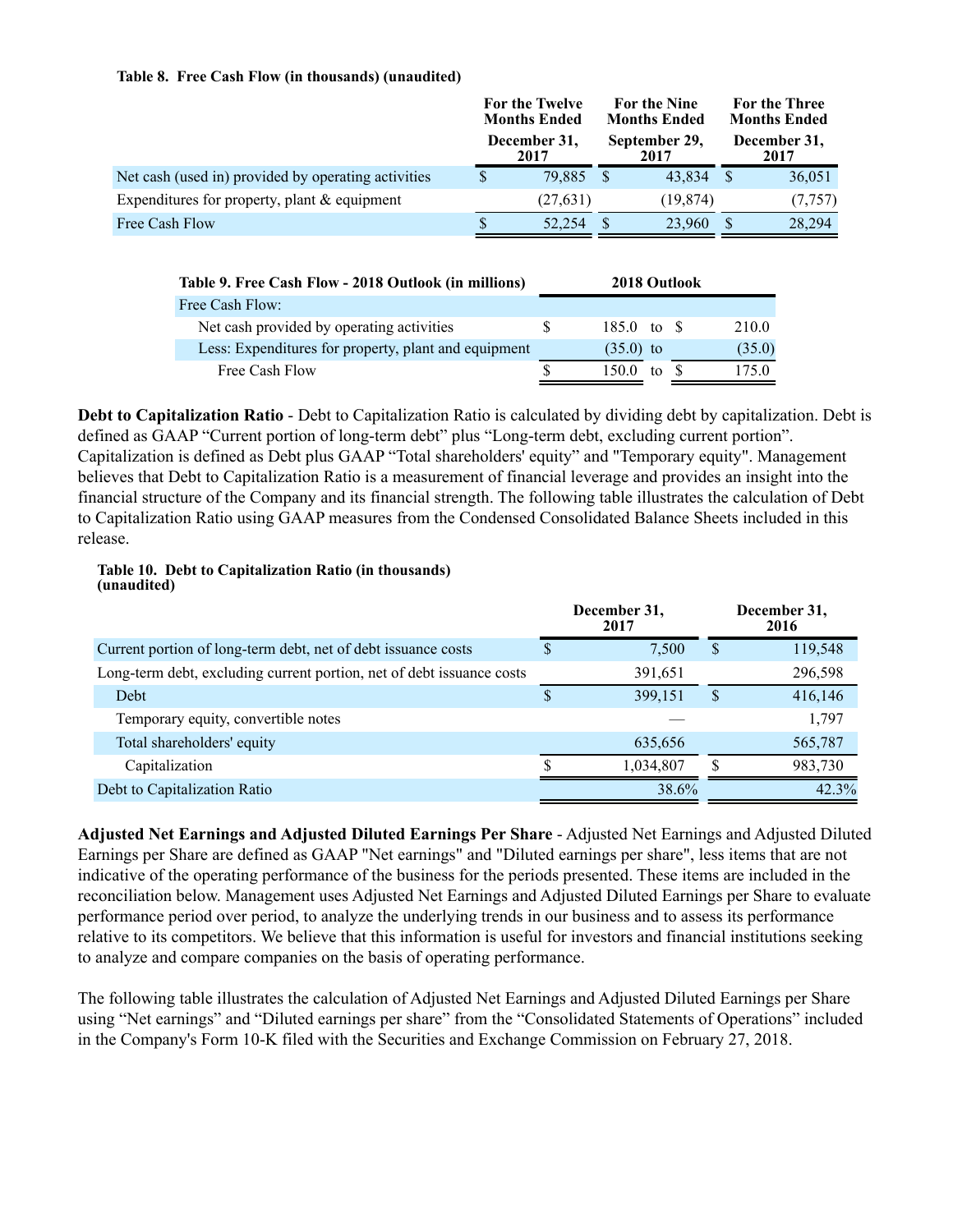# **Table 11. Adjusted Net Earnings and Adjusted Diluted Earnings per Share**

## **(In thousands except per share amounts) (unaudited)**

|                                                                                             |    |                      | <b>For the Three Months Ended</b> |                      |                           |                      | <b>For the Twelve Months Ended</b> |                      |
|---------------------------------------------------------------------------------------------|----|----------------------|-----------------------------------|----------------------|---------------------------|----------------------|------------------------------------|----------------------|
|                                                                                             |    | December 31,<br>2017 |                                   | December 31,<br>2016 |                           | December 31,<br>2017 |                                    | December 31,<br>2016 |
| Adjustments to Net Earnings, pre tax                                                        |    |                      |                                   |                      |                           |                      |                                    |                      |
| Acquisition transaction and integration costs                                               | \$ |                      | \$                                | 295                  | \$                        |                      | \$                                 | 5,145                |
| CAS 413 Pension Closeout                                                                    |    |                      |                                   | 333                  |                           |                      |                                    | 333                  |
| Restructuring and severance costs at Distribution                                           |    | 194                  |                                   | 341                  |                           | 194                  |                                    | 1,032                |
| Senior executive separation costs                                                           |    | 768                  |                                   |                      |                           | 2,882                |                                    |                      |
| Restructuring and severance costs at Aerospace                                              |    | 161                  |                                   |                      |                           | 2,661                |                                    |                      |
| Adjustments, pre tax                                                                        | \$ | 1,123                | \$                                | 969                  | \$                        | 5,737                | \$                                 | 6,510                |
| Tax Effect of Adjustments to Net Earnings                                                   |    |                      |                                   |                      |                           |                      |                                    |                      |
| Acquisition transaction and integration costs                                               | \$ |                      | \$                                | 103                  | $\boldsymbol{\mathsf{S}}$ |                      | \$                                 | 1,801                |
| CAS 413 Pension Closeout                                                                    |    |                      |                                   | 117                  |                           |                      |                                    | 117                  |
| Restructuring and severance costs at Distribution                                           |    | 68                   |                                   | 119                  |                           | 68                   |                                    | 361                  |
| Senior executive separation costs                                                           |    | 269                  |                                   |                      |                           | 1,009                |                                    |                      |
| Restructuring and severance costs at Aerospace                                              |    | 56                   |                                   |                      |                           | 931                  |                                    |                      |
| Tax effect of Adjustments                                                                   | \$ | 393                  | \$                                | 339                  | $\boldsymbol{\mathsf{S}}$ | 2,008                | \$                                 | 2,279                |
|                                                                                             |    |                      |                                   |                      |                           |                      |                                    |                      |
| Adjustments to Net Earnings, net of tax                                                     |    |                      |                                   |                      |                           |                      |                                    |                      |
| GAAP Net earnings, as reported                                                              | \$ | 13,797               | S                                 | 15,127               | S                         | 49,826               | \$                                 | 58,854               |
| Acquisition transaction and integration costs                                               |    |                      |                                   | 192                  |                           |                      |                                    | 3,344                |
| <b>CAS 413 Pension Closeout</b>                                                             |    |                      |                                   | 216                  |                           |                      |                                    | 216                  |
| Restructuring and severance costs at Distribution                                           |    | 126                  |                                   | 222                  |                           | 126                  |                                    | 671                  |
| Senior executive separation costs                                                           |    | 499                  |                                   |                      |                           | 1,873                |                                    |                      |
| Restructuring and severance costs at Aerospace                                              |    | 105                  |                                   |                      |                           | 1,730                |                                    |                      |
| Tax expense associated with the revaluation of U.S<br>deferred tax assets due to tax reform |    | 9,733                |                                   |                      |                           | 9,733                |                                    |                      |
| <b>Adjusted Net Earnings</b>                                                                | S  | 24,260               | \$                                | 15,757               | \$                        | 63,288               | \$                                 | 63,085               |
|                                                                                             |    |                      |                                   |                      |                           |                      |                                    |                      |
| Calculation of Adjusted Diluted Earnings per Share                                          |    |                      |                                   |                      |                           |                      |                                    |                      |
| GAAP diluted earnings per share                                                             | \$ | 0.49                 | $\mathcal{S}$                     | 0.53                 | $\boldsymbol{\mathsf{S}}$ | 1.75                 | $\sqrt{\frac{1}{2}}$               | 2.10                 |
| Acquisition transaction and integration costs                                               |    |                      |                                   | 0.01                 |                           |                      |                                    | 0.12                 |
| CAS 413 Pension Closeout                                                                    |    |                      |                                   | 0.01                 |                           |                      |                                    | 0.01                 |
| Restructuring and severance costs at Distribution                                           |    |                      |                                   | 0.01                 |                           |                      |                                    | 0.02                 |
| Senior executive separation costs                                                           |    | 0.02                 |                                   |                      |                           | 0.07                 |                                    |                      |
| Restructuring and severance costs at Aerospace                                              |    |                      |                                   |                      |                           | 0.06                 |                                    |                      |
| Tax expense associated with the revaluation of U.S<br>deferred tax assets due to tax reform |    | 0.35                 |                                   |                      |                           | 0.35                 |                                    |                      |
| Adjusted Diluted Earnings per Share                                                         | \$ | 0.86                 | \$                                | 0.56                 | \$                        | 2.23                 | \$                                 | 2.25                 |
|                                                                                             |    |                      |                                   |                      |                           |                      |                                    |                      |
| Diluted weighted average shares outstanding                                                 |    | 28,172               |                                   | 28,460               |                           | 28,418               |                                    | 28,072               |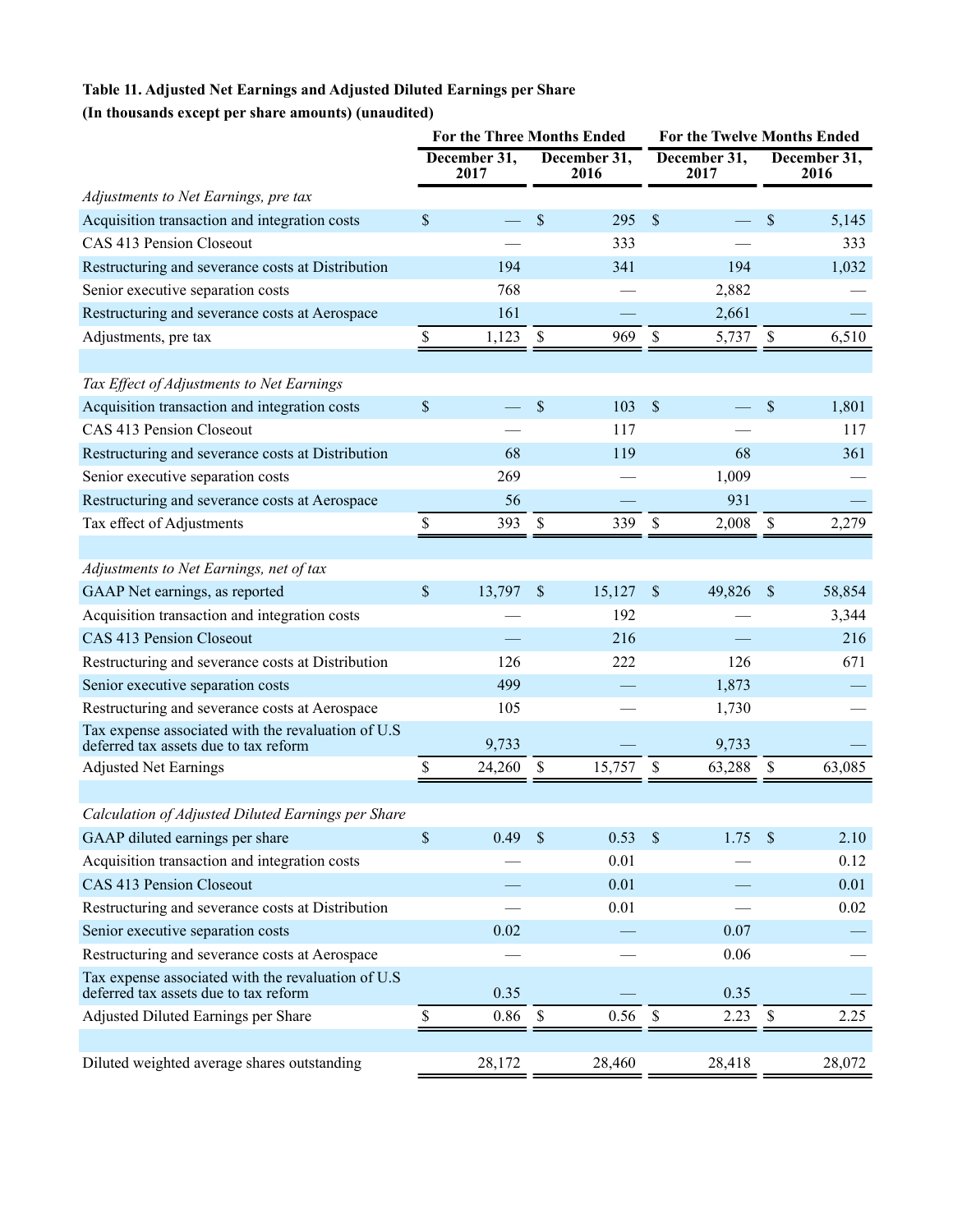**Adjusted Net Sales and Adjusted Operating Income** - Adjusted Net Sales is defined as net sales, less items not indicative of normal sales, such as revenue recorded related to the settlement of claims. Adjusted Operating Income is defined as operating income, less items that are not indicative of the operating performance of the Company's segments or corporate function for the period presented. These items are included in the reconciliation below. Management uses Adjusted Net Sales and Adjusted Operating Income to evaluate performance period over period, to analyze underlying trends in our segments and corporate function and to assess their performance relative to their competitors. We believe that this information is useful for investors and financial institutions seeking to analyze and compare companies on the basis of operating performance. The following table illustrates the calculation of Adjusted Operating Income using information found in Note 18, Segment and Geographic Information, to the Consolidated Financial Statements included in the Company's Form 10-K filed with the Securities and Exchange Commission on February 27, 2018.

### **Table 12. Adjusted Net Sales and Adjusted Operating Income (In thousands) (unaudited)**

|                                                         | For the Three Months Ended |           |                      | For the Twelve Months Ended |                      |                     |              |                      |
|---------------------------------------------------------|----------------------------|-----------|----------------------|-----------------------------|----------------------|---------------------|--------------|----------------------|
|                                                         | December 31,<br>2017       |           | December 31,<br>2016 |                             | December 31,<br>2017 |                     |              | December 31,<br>2016 |
| <b>DISTRIBUTION SEGMENT OPERATING</b><br><b>INCOME:</b> |                            |           |                      |                             |                      |                     |              |                      |
| Net Sales                                               | $\mathsf{\$}$              | 263,000   | $\mathsf{\$}$        | 257,218                     | \$                   | 1,080,965           | \$           | 1,106,322            |
| GAAP Operating income - Distribution segment \$         |                            | 11,485    | \$                   | 5,711                       | \$                   | 52,482              | \$           | 41,859               |
| % of GAAP net sales                                     |                            | 4.4%      |                      | 2.2%                        |                      | 4.9%                |              | 3.8%                 |
| Restructuring and severance costs at<br>Distribution    |                            | 194       |                      | 341                         |                      | 194                 |              | 1,032                |
| Adjusted Operating Income - Distribution<br>segment     | $\mathsf{\$}$              | 11,679    | \$                   | 6,052                       | \$                   | 52,676              | $\sqrt{\ }$  | 42,891               |
| % of net sales                                          |                            | 4.4%      |                      | 2.4%                        |                      | 4.9%                | 3.9%         |                      |
| <b>AEROSPACE SEGMENT OPERATING</b><br><b>INCOME:</b>    |                            |           |                      |                             |                      |                     |              |                      |
| Net Sales                                               | \$                         | 210,916   | \$                   | 175,844                     | \$                   | 724,944             | \$           | 702,054              |
| Adjustments                                             |                            |           |                      |                             |                      |                     |              | 4,300                |
| <b>Adjusted Net Sales</b>                               | \$                         | 210,916   | \$                   | 175,844                     | \$                   | 724,944             | $\mathbb{S}$ | 697,754              |
| GAAP Operating income - Aerospace segment               | $\mathbf{\hat{S}}$         | 45,153    | \$                   | 33,631                      | \$                   | 119,889             | \$           | 115,005              |
| % of GAAP net sales                                     |                            | 21.4%     |                      | 19.1%                       |                      | 16.5%               |              | 16.4%                |
| % of Adj. net sales                                     |                            | 21.4%     |                      | 19.1%                       |                      | 16.5%               |              | 16.5%                |
| Acquisition transaction and integration costs           |                            |           |                      | 295                         |                      |                     |              | 5,145                |
| Restructuring and severance costs                       |                            | 161       |                      |                             |                      | 2,661               |              |                      |
| Adjusted Operating Income - Aerospace<br>segment        | $\mathbb S$                | 45,314    | S                    | 33,926                      | \$                   | 122,550             | S            | 120,150              |
| % of GAAP net sales                                     |                            | 21.5%     |                      | 19.3%                       |                      | $\overline{16.9\%}$ |              | 17.1%                |
| % of Adj. net sales                                     |                            | 21.5%     |                      | 19.3%                       |                      | 16.9%               |              | 17.2%                |
| <b>CORPORATE EXPENSE:</b>                               |                            |           |                      |                             |                      |                     |              |                      |
| <b>GAAP</b> Corporate Expense                           | \$                         | (14, 400) | \$                   | (12,677)                    | \$                   | (58, 452)           | \$           | (50, 930)            |
| CAS 413 Pension Closeout                                |                            |           |                      | 333                         |                      |                     |              | 333                  |
| Senior executive separation costs                       |                            | 768       |                      |                             |                      | 2,882               |              |                      |
| <b>Adjusted Corporate Expense</b>                       | $\overline{\$}$            | (13, 632) | $\mathsf{\$}$        | (12, 344)                   | $\mathcal{S}$        | (55, 570)           | $\sqrt{\ }$  | (50, 597)            |
| <b>CONSOLIDATED OPERATING INCOME:</b>                   |                            |           |                      |                             |                      |                     |              |                      |
| <b>Net Sales</b>                                        | $\mathsf{\$}$              | 473,916   | $\$$                 | 433,062                     | \$                   | 1,805,909           | \$           | 1,808,376            |
| Adjustments                                             |                            |           |                      |                             |                      |                     |              | 4,300                |
| <b>Adjusted Net Sales</b>                               | $\sqrt{\ }$                | 473,916   | $\mathsf{\$}$        | 433,062                     | \$                   | 1,805,909           | $\sqrt{\ }$  | 1,804,076            |
| GAAP - Operating income                                 | $\mathbf{\hat{S}}$         | 42,277    | \$                   | 26,664                      | \$                   | 114,175             | \$           | 105,923              |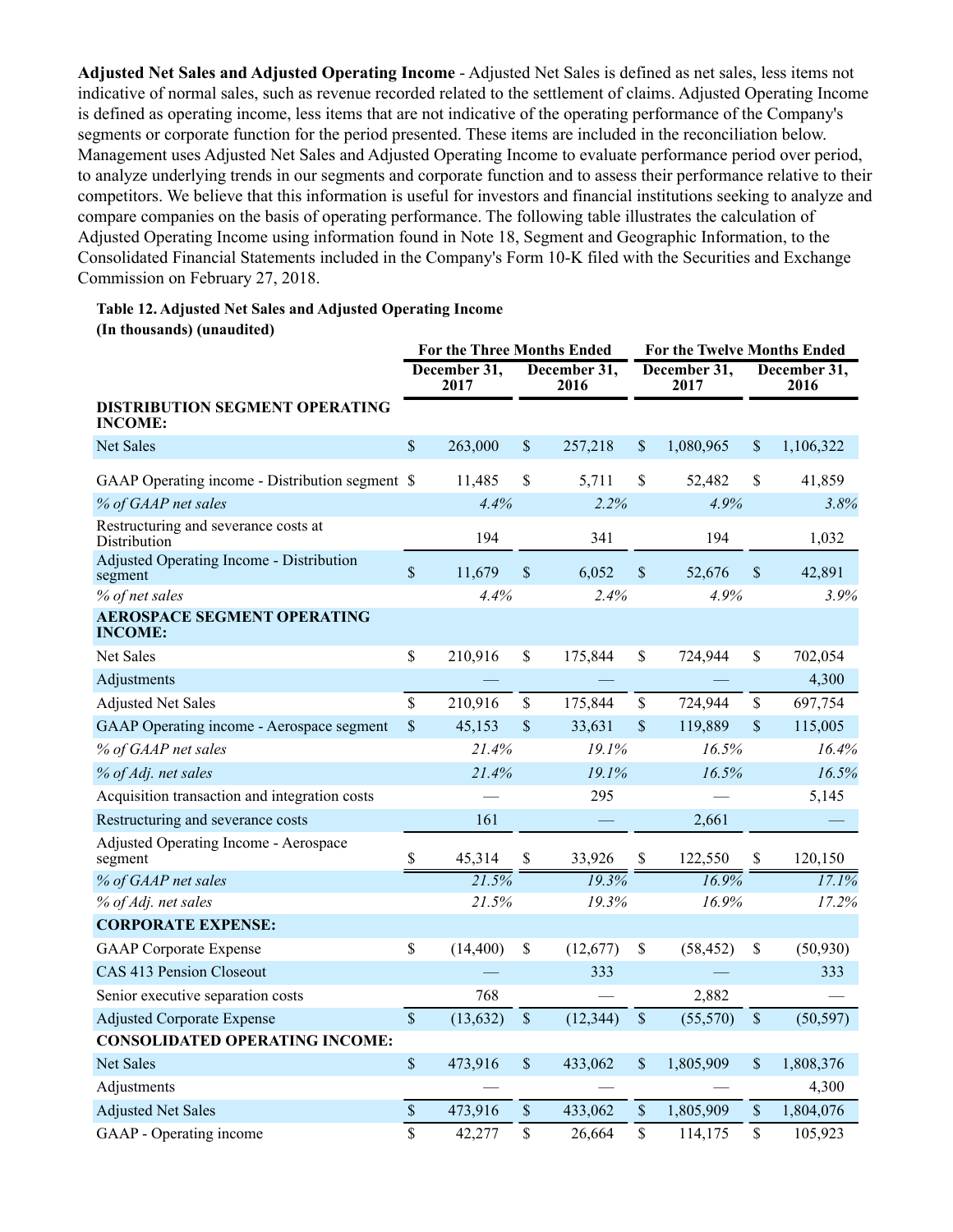| % of GAAP net sales                                  | 8.9%    |   | $6.2\%$ |   | 6.3%    | 5.9%    |
|------------------------------------------------------|---------|---|---------|---|---------|---------|
| % of Adj. net sales                                  | 8.9%    |   | 6.2%    |   | 6.3%    | 5.9%    |
| CAS 413 Pension Closeout                             |         |   | 333     |   |         | 333     |
| Acquisition transaction and integration costs        |         |   | 295     |   |         | 5,145   |
| Restructuring and severance costs at<br>Distribution | 194     |   | 341     |   | 194     | 1,032   |
| Senior executive separation costs                    | 768     |   |         |   | 2,882   |         |
| Restructuring and severance costs at Aerospace       | 161     |   |         |   | 2,661   |         |
| <b>Adjusted Operating Income</b>                     | 43,400  | S | 27,633  | S | 119,912 | 112,433 |
| % of GAAP net sales                                  | 9.2%    |   | 6.4%    |   | 6.6%    | 6.2%    |
| % of Adj. net sales                                  | $9.2\%$ |   | 6.4%    |   | 6.6%    | $6.2\%$ |

The following table reconciles our GAAP operating margin outlook for Aerospace for 2018 to our Adjusted Operating Margin outlook for Aerospace for 2018:

#### **Table 13. Adjusted Operating Income - Outlook**

|                                                             | 2018 Outlook |                     |       |                      |          |  |  |  |  |  |  |
|-------------------------------------------------------------|--------------|---------------------|-------|----------------------|----------|--|--|--|--|--|--|
| <b>Adjusted Operating Income - Outlook</b>                  |              | Low End of<br>Range |       | High End of<br>Range |          |  |  |  |  |  |  |
| Aerospace                                                   |              |                     |       |                      |          |  |  |  |  |  |  |
| Net Sales - Outlook                                         | \$           | 750.0               | to \$ |                      | 780.0    |  |  |  |  |  |  |
|                                                             |              |                     |       |                      |          |  |  |  |  |  |  |
| Operating income - Outlook                                  |              | 116.0               | to    |                      | 124.8    |  |  |  |  |  |  |
| GAAP operating margin - outlook                             |              | $15.5\%$ to         |       |                      | $16.0\%$ |  |  |  |  |  |  |
| Restructuring and transition costs                          |              | 5.5                 | to    |                      | 5.5      |  |  |  |  |  |  |
| Restructuring and transition costs as a percentage of sales |              | $0.7\%$ to          |       |                      | 0.7%     |  |  |  |  |  |  |
| Adjusted Operating Income - Outlook                         | \$           | 121.5               | to    |                      | 130.3    |  |  |  |  |  |  |
| <b>Adjusted Operating Margin - Outlook</b>                  |              | $16.2\%$ to         |       |                      | 16.7%    |  |  |  |  |  |  |

#### **FORWARD-LOOKING STATEMENTS**

This release contains "forward-looking statements" within the meaning of the safe harbor provisions of the U.S. Private Securities Litigation Reform Act of 1995. Forward-looking statements also may be included in other publicly available documents issued by the Company and in oral statements made by our officers and representatives from time to time. These forward-looking statements are intended to provide management's current expectations or plans for our future operating and financial performance, based on assumptions currently believed to be valid. They can be identified by the use of words such as "anticipate," "intend," "plan," "goal," "seek," "believe," "project," "estimate," "expect," "strategy," "future," "likely," "may," "should," "would," "could," "will" and other words of similar meaning in connection with a discussion of future operating or financial performance. Examples of forward looking statements include, among others, statements relating to future sales, earnings, cash flows, results of operations, uses of cash and other measures of financial performance.

*Because forward-looking statements relate to the future, they are subject to inherent risks, uncertainties and other factors that may cause the Company's actual results and financial condition to differ materially from those expressed or implied in the forward-looking statements. Such risks, uncertainties and other factors include, among others: (i) changes in domestic and foreign economic and competitive conditions in markets served by the Company, particularly the defense, commercial aviation and industrial production markets; (ii) changes in government and customer priorities and requirements (including cost-cutting initiatives, government and customer shut-downs, the potential deferral of awards, terminations or reductions of expenditures to respond to the priorities of Congress and the Administration, or budgetary cuts resulting from Congressional actions or automatic sequestration); (iii) changes in geopolitical conditions in countries where the Company does or intends to do business; (iv) the successful conclusion of competitions for government programs (including new, follow-on and successor programs) and thereafter successful contract negotiations with government authorities (both foreign and domestic) for the terms and conditions of the programs; (v) the timely receipt of any necessary export approvals and/or other licenses or authorizations from the U.S. Government; (vi) timely satisfaction or fulfillment of material contractual conditions precedents in*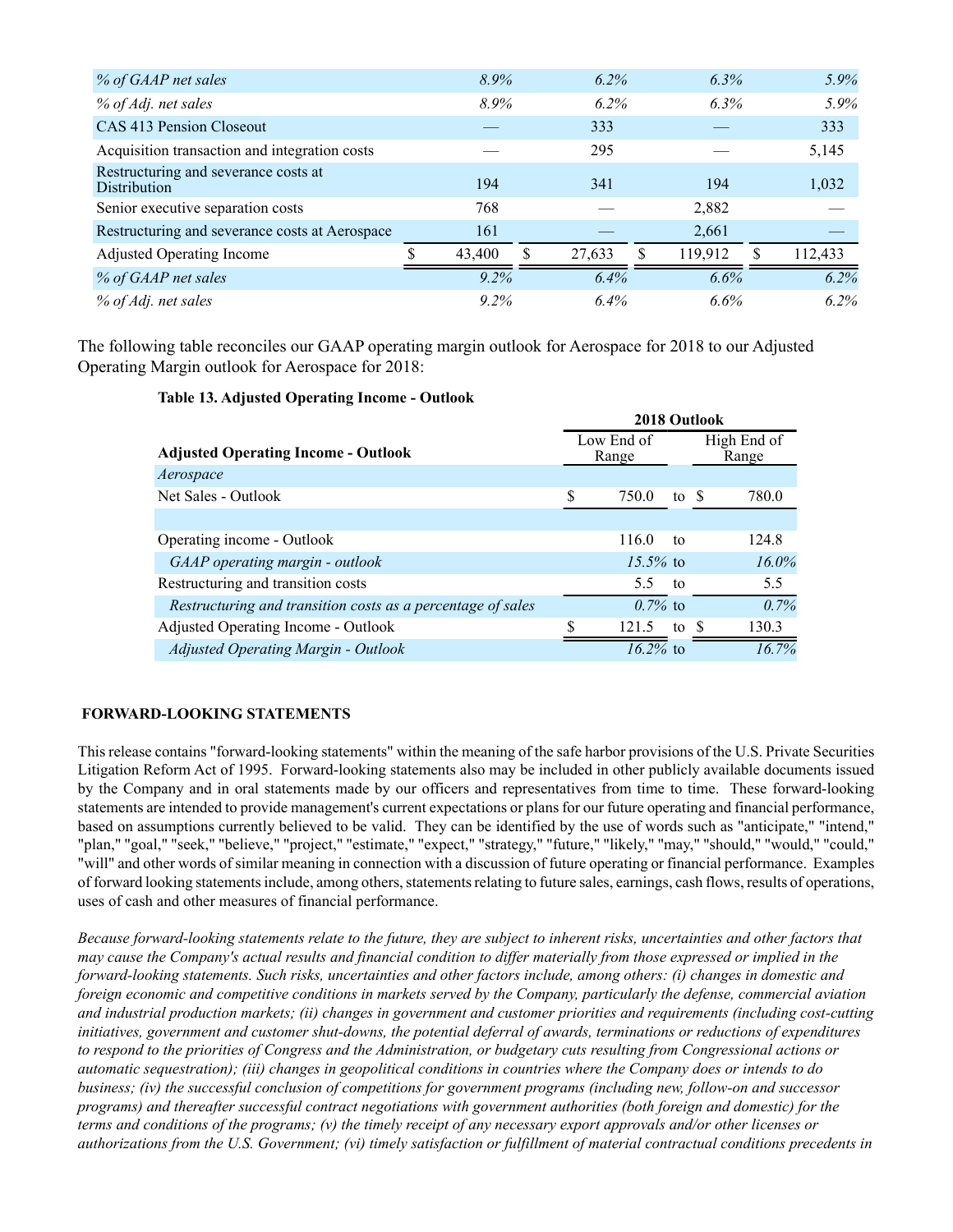*customer purchase orders, contracts, or similar arrangements; (vii) the existence of standard government contract provisions permitting renegotiation of terms and termination for the convenience of the government; (viii) the successful resolution of government inquiries or investigations relating to our businesses and programs; (ix) risks and uncertainties associated with the successful implementation and ramp up of significant new programs, including the ability to manufacture the products to the detailed specifications required and recover start-up costs and other investments in the programs; (x) potential difficulties associated with variable acceptance test results, given sensitive production materials and extreme test parameters; (xi) the receipt and successful execution of production orders under the Company's existing U.S. government JPF contract, including the exercise of all contract options and receipt of orders from allied militaries, but excluding any next generation programmable fuze programs, as all have been assumed in connection with goodwill impairment evaluations; (xii) the continued support of the existing K-MAX® helicopter fleet, including sale of existing K-MAX® spare parts inventory and the receipt of orders for new aircraft sufficient to recover our investment in the restart of the K-MAX® production line; (xiii) the accuracy of current cost estimates associated with environmental remediation activities; (xiv) the profitable integration of acquired businesses into the Company's operations; (xv) the ability to implement our ERP systems in a cost-effective and efficient manner, limiting disruption to our business, and allowing us to capture their planned benefits while maintaining an adequate internal control environment; (xvi) changes in supplier sales or vendor incentive policies; (xvii) the effects of price increases or decreases; (xviii) the effects of pension regulations, pension plan assumptions, pension plan asset performance, future contributions and the pension freeze, including the ultimate determination of the U.S. Government's share of any pension curtailment adjustment calculated in accordance with CAS 413; (xix) future levels of indebtedness and capital expenditures; (xx) the continued availability of raw materials and other commodities in adequate supplies and the effect of increased costs for such items; (xxi) the effects of currency exchange rates and foreign competition on future operations; (xxii) changes in laws and regulations, taxes, interest rates, inflation rates and general business conditions; (xxiii) the effects, if any, of the UK's exit from the EU; (xxiv) future repurchases and/or issuances of common stock; (xxv) the occurrence of unanticipated restructuring costs or the failure to realize anticipated savings or benefits from past or future expense reduction actions; and (xxvi) other risks and uncertainties set forth herein and in our 2017 Form 10-K.*

Any forward-looking information provided in this release should be considered with these factors in mind. We assume no obligation to update any forward-looking statements contained in this report.

*###*

Contact: James Coogan V.P., Investor Relations (860) 243-6342 James.Coogan@kaman.com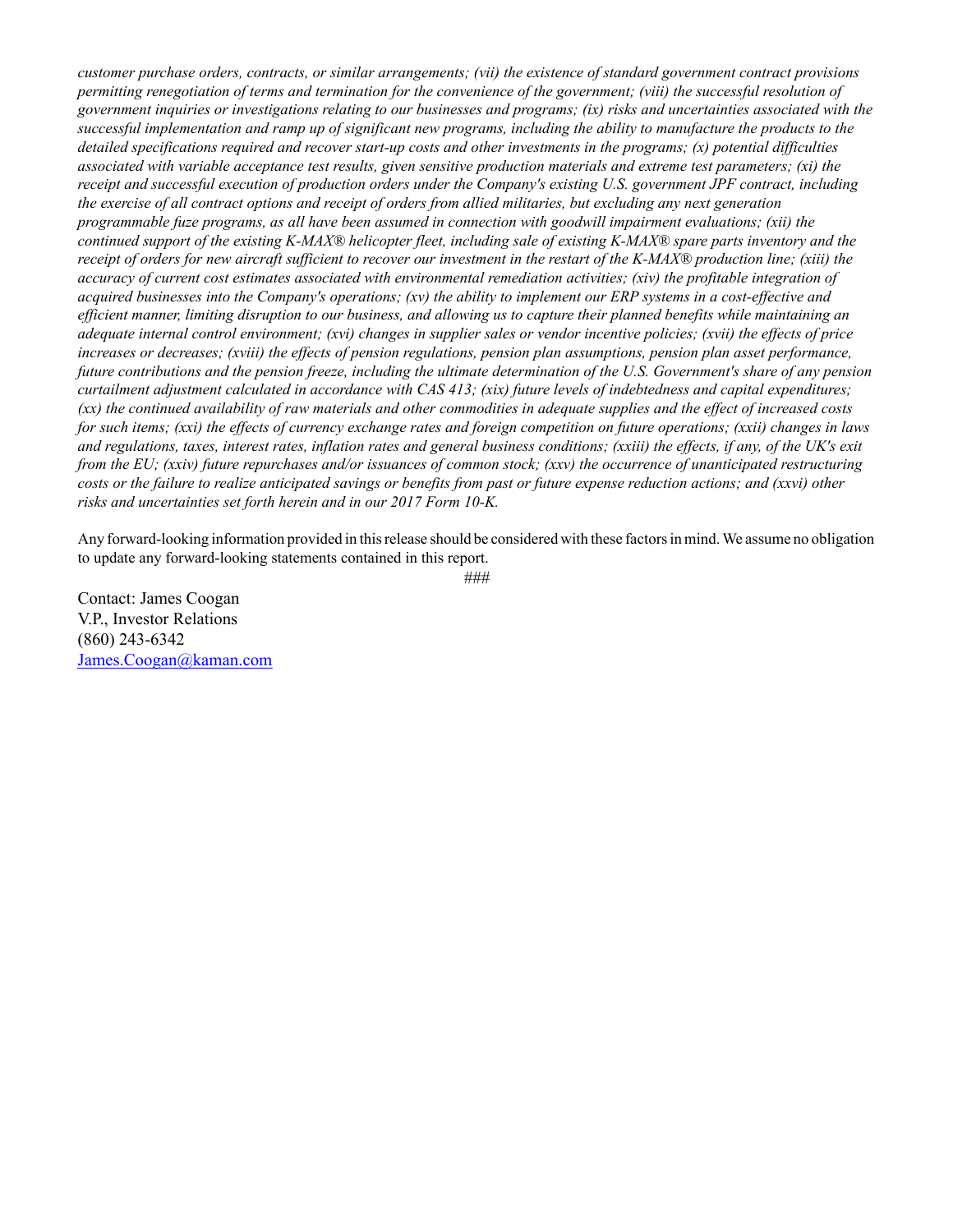## **KAMAN CORPORATION AND SUBSIDIARIES**

**Condensed Consolidated Statements of Operations**

*(In thousands, except per share amounts) (unaudited)*

|                                              | <b>For the Three Months Ended</b> |         |                      | <b>For the Twelve Months Ended</b> |                      |           |                      |           |
|----------------------------------------------|-----------------------------------|---------|----------------------|------------------------------------|----------------------|-----------|----------------------|-----------|
|                                              | December 31,<br>2017              |         | December 31,<br>2016 |                                    | December 31,<br>2017 |           | December 31,<br>2016 |           |
| Net sales                                    | \$.                               | 473,916 | $\mathbb{S}$         | 433,062                            | $\mathsf{\$}$        | 1,805,909 | $\mathbb{S}$         | 1,808,376 |
| Cost of sales                                |                                   | 325,158 |                      | 297,656                            |                      | 1,258,437 |                      | 1,259,284 |
| Gross profit                                 |                                   | 148,758 |                      | 135,406                            |                      | 547,472   |                      | 549,092   |
| Selling, general and administrative expenses |                                   | 106,359 |                      | 108,400                            |                      | 430,892   |                      | 442,126   |
| Restructuring costs                          |                                   | 161     |                      | 341                                |                      | 2,661     |                      | 1,032     |
| Net (gain) loss on sale of assets            |                                   | (39)    |                      |                                    |                      | (256)     |                      | 11        |
| Operating income                             |                                   | 42,277  |                      | 26,664                             |                      | 114,175   |                      | 105,923   |
| Interest expense, net                        |                                   | 5,035   |                      | 3,787                              |                      | 20,581    |                      | 15,747    |
| Other (income) expense, net                  |                                   | (73)    |                      | 229                                |                      | (784)     |                      | 472       |
| Earnings before income taxes                 |                                   | 37,315  |                      | 22,648                             |                      | 94,378    |                      | 89,704    |
| Income tax expense                           |                                   | 23,518  |                      | 7,521                              |                      | 44,552    |                      | 30,850    |
| Net earnings                                 |                                   | 13,797  | \$                   | 15,127                             | \$                   | 49,826    |                      | 58,854    |
|                                              |                                   |         |                      |                                    |                      |           |                      |           |
| Earnings per share:                          |                                   |         |                      |                                    |                      |           |                      |           |
| Basic earnings per share                     | \$                                | 0.50    | <sup>\$</sup>        | 0.56                               | $\mathbb{S}$         | 1.80      | <sup>\$</sup>        | 2.17      |
| Diluted earnings per share                   | \$                                | 0.49    | \$                   | 0.53                               | \$                   | 1.75      | S                    | 2.10      |
| Weighted average shares outstanding:         |                                   |         |                      |                                    |                      |           |                      |           |
| Basic                                        |                                   | 27,837  |                      | 27,138                             |                      | 27,611    |                      | 27,107    |
| Diluted                                      |                                   | 28,172  |                      | 28,460                             |                      | 28,418    |                      | 28,072    |
| Dividends declared per share                 | \$                                | 0.20    | \$                   | 0.18                               | \$                   | 0.80      | \$                   | 0.72      |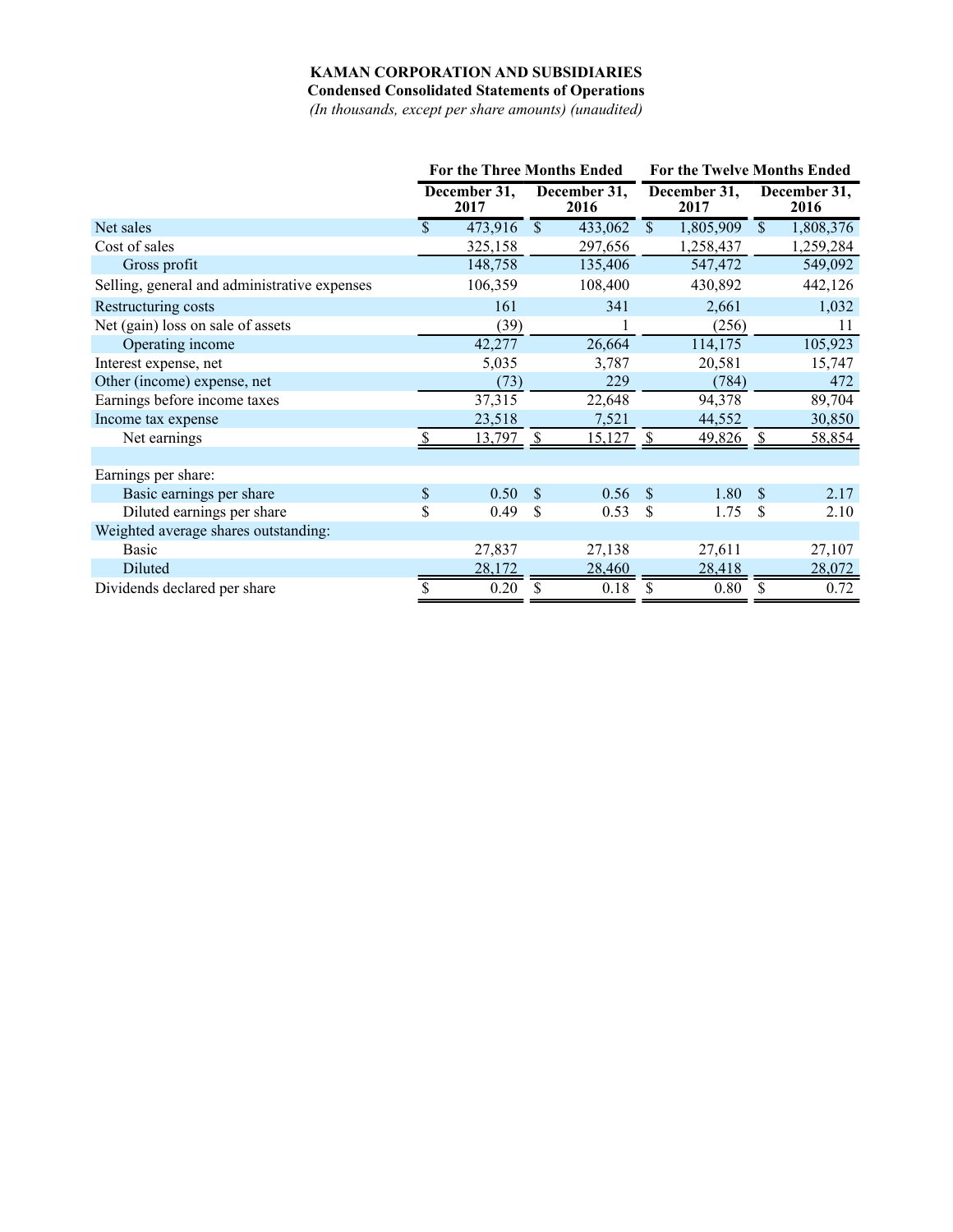## **KAMAN CORPORATION AND SUBSIDIARIES Condensed Consolidated Balance Sheets**

(*In thousands, except share and per share amounts) (unaudited)*

|                                                                                                                             | December 31,<br>2017     |            | December 31,<br>2016     |            |
|-----------------------------------------------------------------------------------------------------------------------------|--------------------------|------------|--------------------------|------------|
| <b>Assets</b>                                                                                                               |                          |            |                          |            |
| Current assets:                                                                                                             |                          |            |                          |            |
| Cash and cash equivalents                                                                                                   | \$                       | 36,904     | <sup>\$</sup>            | 41,205     |
| Accounts receivable, net                                                                                                    |                          | 313,451    |                          | 230,864    |
| Inventories                                                                                                                 |                          | 367,437    |                          | 393,814    |
| Income tax refunds receivable                                                                                               |                          | 2,889      |                          | 6,065      |
| Other current assets                                                                                                        |                          | 27,188     |                          | 26,605     |
| Total current assets                                                                                                        |                          | 747,869    |                          | 698,553    |
| Property, plant and equipment, net of accumulated depreciation of \$252,611 and<br>$$226,366$ , respectively                |                          | 185,452    |                          | 176,521    |
| Goodwill                                                                                                                    |                          | 351,717    |                          | 337,894    |
| Other intangible assets, net                                                                                                |                          | 117,118    |                          | 126,444    |
| Deferred income taxes                                                                                                       |                          | 27,603     |                          | 59,373     |
| Other assets                                                                                                                |                          | 25,693     |                          | 27,501     |
| Total assets                                                                                                                | $\overline{\mathcal{S}}$ | 1,455,452  | $\mathcal{S}$            | 1,426,286  |
| <b>Liabilities and Shareholders' Equity</b>                                                                                 |                          |            |                          |            |
| Current liabilities:                                                                                                        |                          |            |                          |            |
| Current portion of long-term debt                                                                                           | \$                       | 7,500      | $\mathcal{S}$            | 119,548    |
| Accounts payable - trade                                                                                                    |                          | 127,591    |                          | 116,663    |
| Accrued salaries and wages                                                                                                  |                          | 48,352     |                          | 43,165     |
| Advances on contracts                                                                                                       |                          | 8,527      |                          | 13,356     |
| Income taxes payable                                                                                                        |                          | 1,517      |                          | 1,165      |
| Other current liabilities                                                                                                   |                          | 52,812     |                          | 59,989     |
| Total current liabilities                                                                                                   |                          | 246,299    |                          | 353,886    |
| Long-term debt, excluding current portion                                                                                   |                          | 391,651    |                          | 296,598    |
| Deferred income taxes                                                                                                       |                          | 8,024      |                          | 6,875      |
| Underfunded pension                                                                                                         |                          | 126,924    |                          | 156,427    |
| Other long-term liabilities                                                                                                 |                          | 46,898     |                          | 44,916     |
| Commitments and contingencies (Note 15)                                                                                     |                          |            |                          |            |
| Temporary equity, convertible notes                                                                                         |                          |            |                          | 1,797      |
| Shareholders' equity:                                                                                                       |                          |            |                          |            |
| Preferred stock, \$1 par value, 200,000 shares authorized; none outstanding                                                 |                          |            |                          |            |
| Common stock, \$1 par value, 50,000,000 shares authorized; voting; 29,141,467<br>and 28,162,497 shares issued, respectively |                          | 29,141     |                          | 28,162     |
| Additional paid-in capital                                                                                                  |                          | 185,332    |                          | 171,162    |
| Retained earnings                                                                                                           |                          | 587,877    |                          | 560,200    |
| Accumulated other comprehensive income (loss)                                                                               |                          | (115, 814) |                          | (156, 393) |
| Less 1,325,975 and 1,054,364 shares of common stock, respectively, held in<br>treasury, at cost                             |                          | (50, 880)  |                          | (37, 344)  |
| Total shareholders' equity                                                                                                  |                          | 635,656    |                          | 565,787    |
| Total liabilities and shareholders' equity                                                                                  | $\overline{\$}$          | 1,455,452  | $\overline{\mathcal{S}}$ | 1,426,286  |